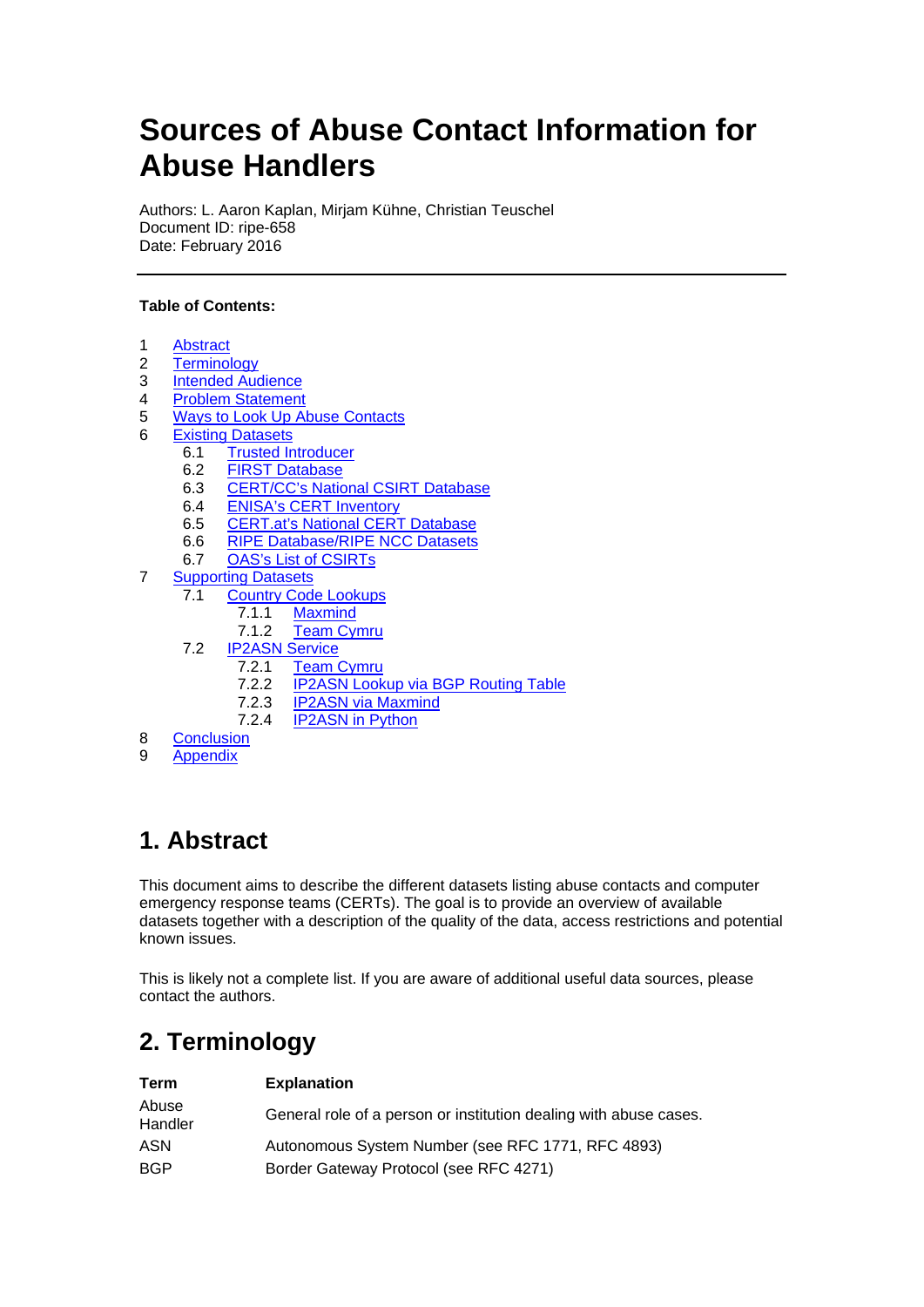| <b>Explanation</b>                                                                                                                                                                                       |  |  |  |  |
|----------------------------------------------------------------------------------------------------------------------------------------------------------------------------------------------------------|--|--|--|--|
| Computer Emergency Response Team. Synonymous with CSIRT                                                                                                                                                  |  |  |  |  |
| In this context, this refers to the constituency/community (group of<br>people, networks, ASNs, etc.) that a CERT is responsible for                                                                     |  |  |  |  |
| Computer Security Incident Response Team, equivalent to "CERT"                                                                                                                                           |  |  |  |  |
| Forum for Incident Response and Security Teams<br>(http://www.first.org)                                                                                                                                 |  |  |  |  |
| Local Internet Registry. See (1) for more details                                                                                                                                                        |  |  |  |  |
| In this context, it refers to a RIPE Database object: Objects contain a<br>piece of information relating to an Internet resource or a supporting or<br>administrative function. See (2) for more details |  |  |  |  |
| Or Internet resource: An ASN, IP address, IP prefix, domain name or<br>hostname                                                                                                                          |  |  |  |  |
| A person registering a domain name for individual or business usage                                                                                                                                      |  |  |  |  |
| Often called domain registrar. An organisation handling the<br>registration of domain names on behalf of a registrant                                                                                    |  |  |  |  |
| The RIR serving Europe, the Middle East and parts of Central Asia.<br>See $(3)$                                                                                                                          |  |  |  |  |
| Regional Internet Registry. See (1) for more details                                                                                                                                                     |  |  |  |  |
| <b>Routing Information Service</b>                                                                                                                                                                       |  |  |  |  |
| <b>Trusted Introducer</b>                                                                                                                                                                                |  |  |  |  |
|                                                                                                                                                                                                          |  |  |  |  |

Table: Terminology

- (1) [https://www.ripe.net/participate/internet-governance/internet-technical-community/the](https://www.ripe.net/participate/internet-governance/internet-technical-community/the-rir-system)[rir-system](https://www.ripe.net/participate/internet-governance/internet-technical-community/the-rir-system)
- (2) [https://www.ripe.net/manage-ips-and-asns/db/support/documentation/ripe-database](https://www.ripe.net/manage-ips-and-asns/db/support/documentation/ripe-database-documentation/ripe-database-structure/3-1-database-objects)[documentation/ripe-database-structure/3-1-database-objects](https://www.ripe.net/manage-ips-and-asns/db/support/documentation/ripe-database-documentation/ripe-database-structure/3-1-database-objects)
- (3) [https://www.ripe.net](https://www.ripe.net/)

## <span id="page-1-0"></span>**3. Intended Audience**

This document is targeted towards CERTs and abuse handlers as well as professionals working on automating IT security incident handling.

## <span id="page-1-1"></span>**4. Problem Statement**

CERTs and other abuse handlers need to look up contact information frequently for different resources on the Internet. Examples of such lookups might be:

- Given the IP address 1.2.3.4, give me the best matching abuse contact email address.
- Given the domain [www.example.com,](http://www.example.com/) what is the best contact for sending IT security incident notifications to?

There are a number of ways to look up contact information for abuse reporting:

- Name-based Whois services for looking up domain name related contacts
- Number-based Whois services for looking up IP or ASN related contacts (sometimes combined with domain related information)
- The Registration Data Access Protocol (RDAP) as developed by the IETF as a successor for Whois.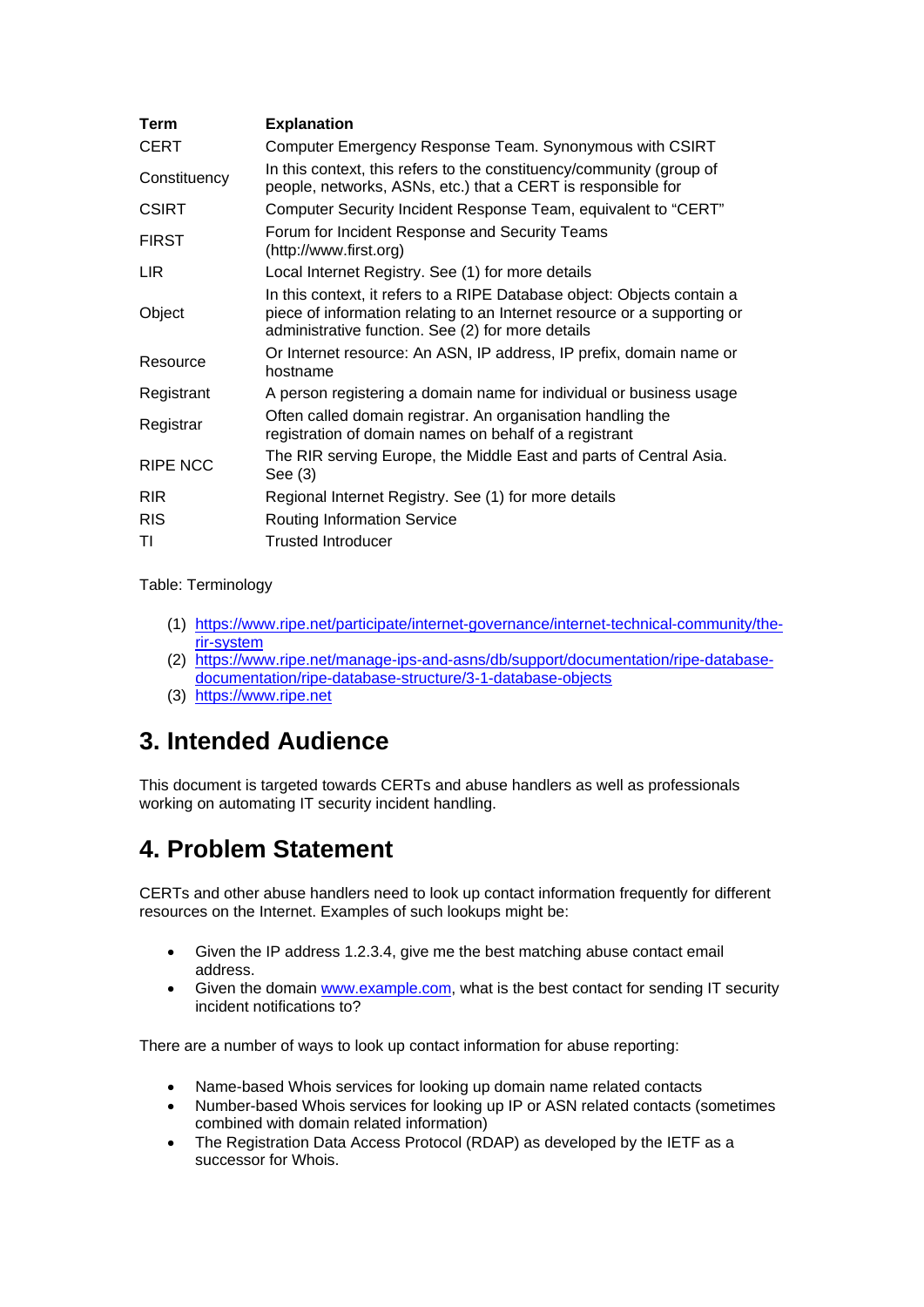Each lookup mechanism has its own issues to find high-quality contact information. Some of them are listed below.

- Information registered in Whois databases becomes outdated
- Different services use different API and output formats
- Contacts for abuse reporting can be unresponsive or invalid
- Most RIR Whois services have limitations on the amount of retrievable information (especially personal information, which contact information could consist of)
- APIs and output formats are not necessarily consistent among RIRs

This document is intended to document existing data sources for abuse handlers. As a next step we would like to define a standard API for abuse contact lookups.

## <span id="page-2-0"></span>**5. Ways to Look Up Abuse Contacts**

Finding the right abuse contact for a name-based or number-based resource can be tricky. Figure 1 shows potential lookups in different datasets. Please note that a name-based resource (domain name, hostname) can be mapped to IP addresses easily. For a namebased resource, you can always find the host, server or ASN on which a domain name or hostname is operating. However, the reverse direction might not always be feasible or useful.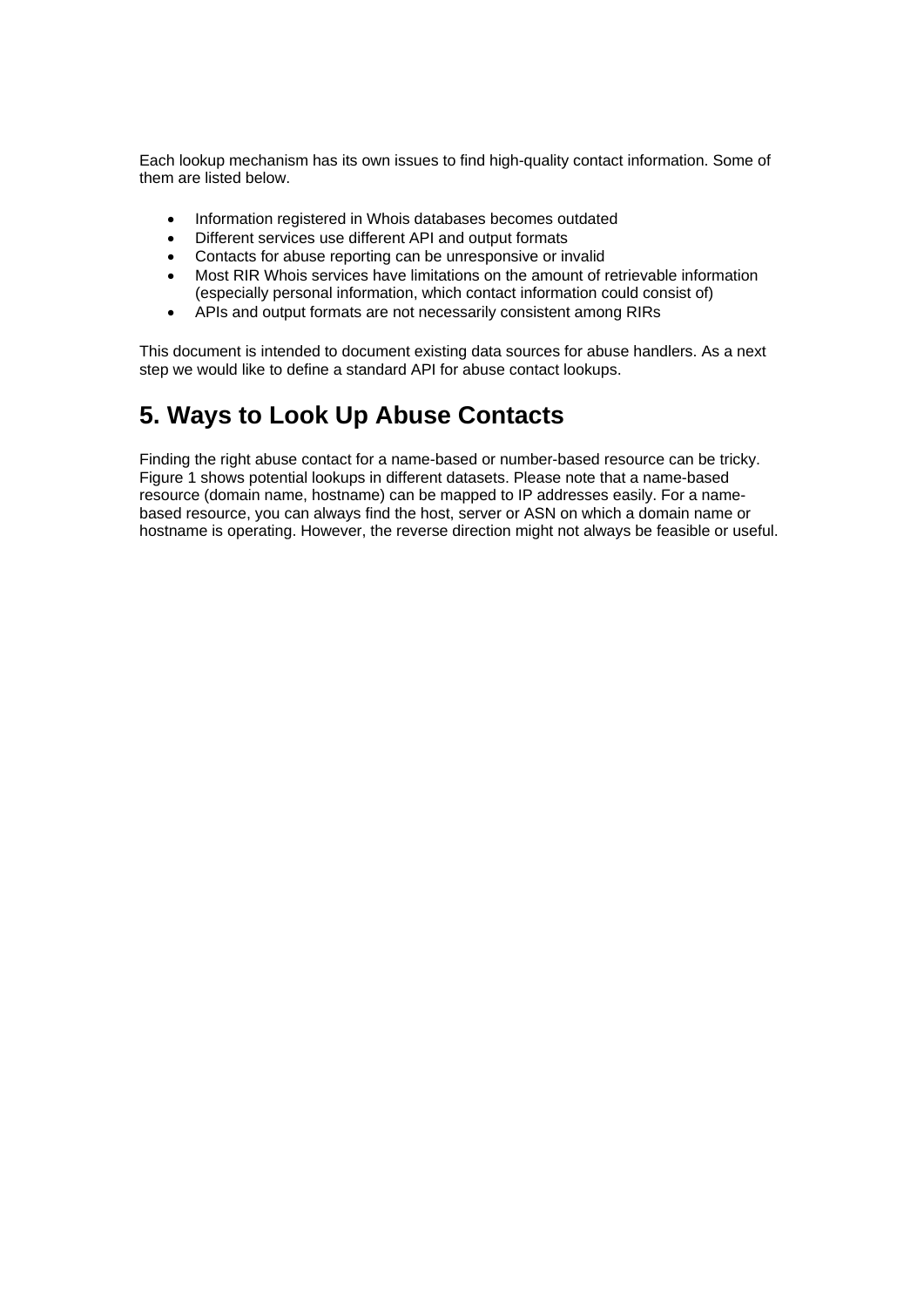

Figure 1 shows possible paths for looking up abuse contact information, starting at a request for a name- or number-based resource on top, walking through some of the datasets described in this document and ending in an email address at the end. Depending on the case and depending on the resource, there might be multiple options for lookups. An incident reporter will have to decide which dataset is the most appropriate or promising for the specific case.

**Example***:* Incident reporter finds a hacked web page. Naturally, she will try to contact the domain registrant (name-based resource lookup) - the admin-c and possibly also the tech-c. However, as time passes, the incident reporter notices more and more hacked webpages. Incidentally, they all turn out to be hosted on the very same IP address block. After some investigations, the incident reporter decides there must be something wrong with the server of the web page's host. She therefore decides to contact the holder of the IP block (the host) in order to hand him a long CSV file of all web pages that are hacked and residing on the hosts' IP range.

In practice it is often unclear which path to choose.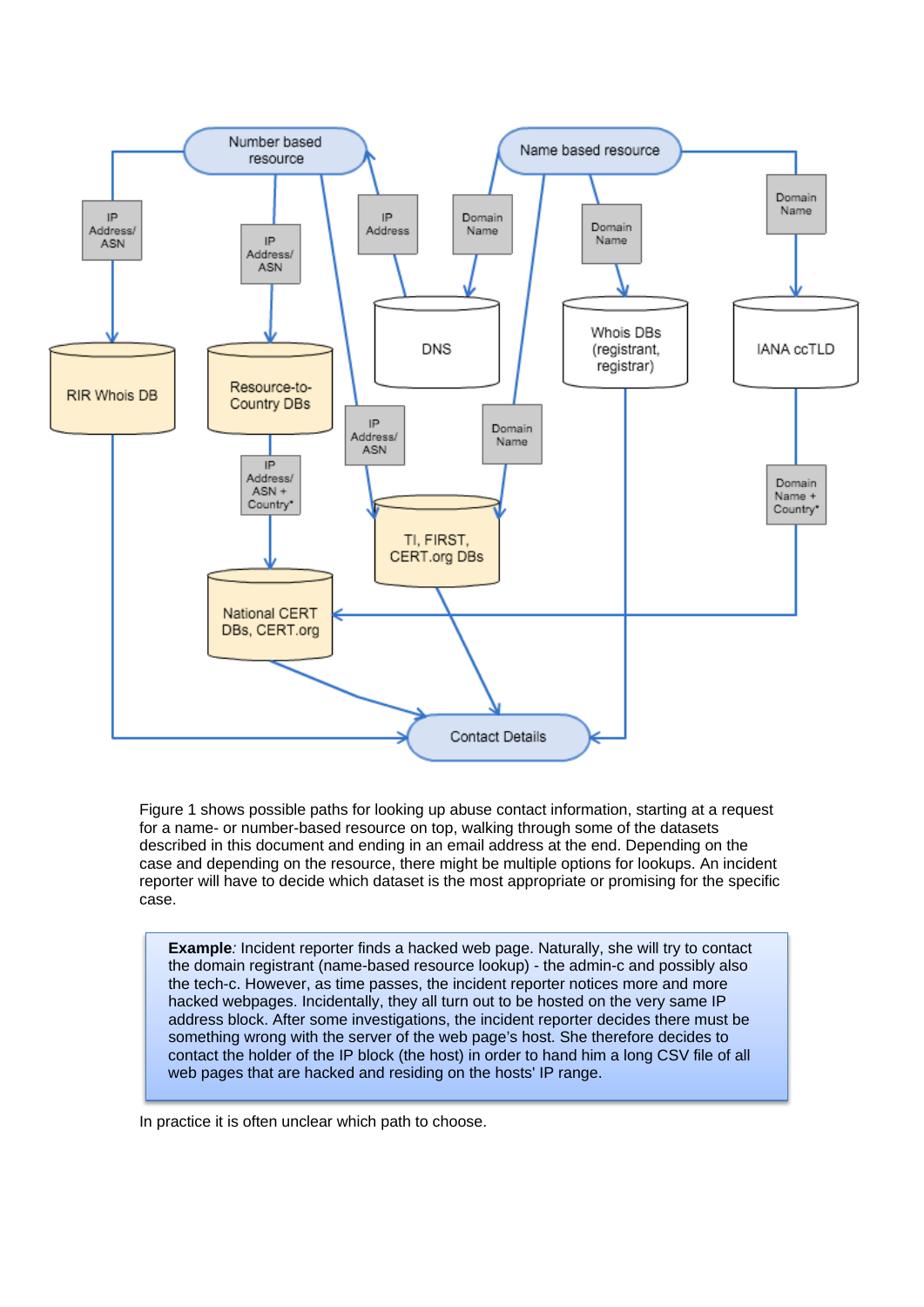Sometimes an incident reporter might want to contact a single point of contact (PoC) for a whole country. Typically this would be a national CERT, which in turn will use some kind of contact lookup mechanism (possibly more accurate) to assign the incident report to a locally trusted and well-known incident handler. For this case (sending incident reports to a national CERT), the reporter must find out in which country the resource is used or in which country the organisation the resource has been assigned to is based in. Since there is a well-known dataset of national CERTs (see CERT/CCs national CSIRT database), the problem can be reduced to finding the country code of the resource (for example: given an IP address 1.2.3.4, in which country does this IP address reside?). We will discuss this special case in the section on supporting databases.

However, we must remember that the problem of whom to contact is a choice that must be made on a case-by-case basis. Therefore, any framework must be flexible enough to support different approaches.

Also note that not all countries have national CERTs. So, the areas of responsibilities might vary from country to country.

## <span id="page-4-0"></span>**6. Existing Datasets**

In this section we list various datasets that can be used by incident reporters to determine the right contact information. For each dataset we describe what kind of data it consists of, how often it gets updated, who maintains the data and if there are any known issues. Furthermore we explain if the data is original or taken from a different data source. In this context, 'firsthand' means that the data is provided by the authoritative source and 'second-hand' means that the data is taken from other sources. It's possible that second-hand data is less up-todate and/or deviating from the original data.

A table providing an overview of all datasets described in this section is provided in the appendix.

### <span id="page-4-1"></span>**6.1. Trusted Introducer**

#### **6.1.1. Overview**

Trusted Introducer [\(http://trusted-introducer.org\)](http://trusted-introducer.org/) (TI) maintains a directory of IT security teams and TI members. While the scope of the database is global, there is a strong focus on Europe. TI assigns different maturity levels to CERTs: listed, accredited and certified. TI also offers a CSV export of its database to TI members (you need to be logged into the TI website to access this CSV list). The CSV list is searchable by resources such as ASN, country code or IP range. However, at the time of writing this document, there are still some issues with automating the querying of the TI data.

#### **6.1.2. Data in the Dataset**

The data in the TI database contains, amongst other fields, the following information:

- Team name
- TI level (Listed, Accredited, Certified)
- URL of the team description on the TI webpage
- **Country**
- The constituency of the CERT:
	- o ASN
	- o netblocks
	- o domains
- Email address(es) of the CERT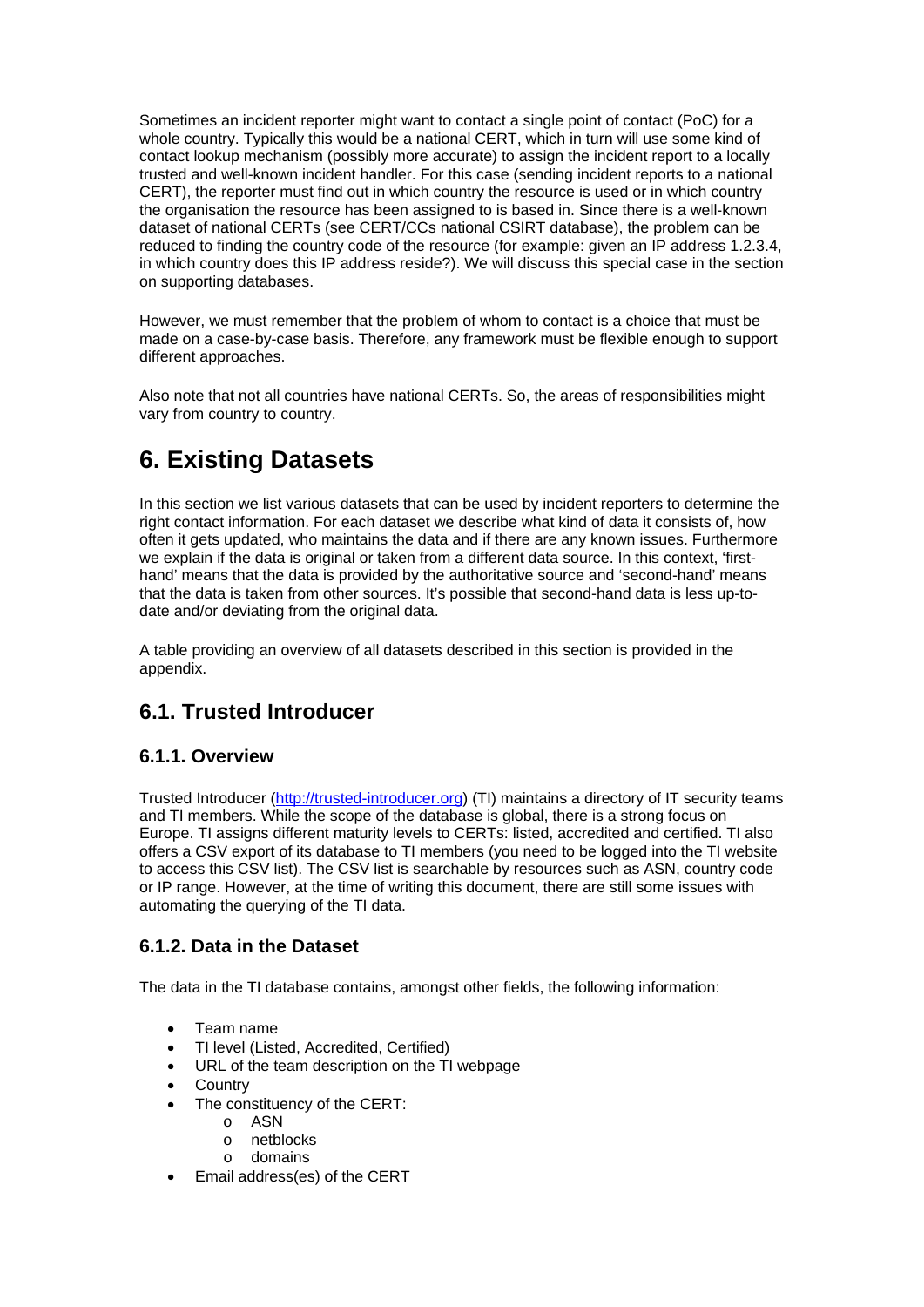- PGP key IDs of the CERT's team key
- Telephone number
- Postal address
- Business hours
- Time zone
- Team representative
- Website (URL) of the CERT

**Example**: One example can be seen at: [http://trusted](http://trusted-introducer.org/directory/teams/certat.html)[introducer.org/directory/teams/certat.html.](http://trusted-introducer.org/directory/teams/certat.html)

All the above information is available to the public. Members have access to more information.

TI also provides an automatic transfer from ASN/netblock/domain names to the ACDC information sharing service. Teams can choose to submit all or part of their TI constituency description to ACDC, which allows the TI service as a "trusted" party to provide such information.

#### **6.1.3. Is the data first- or second hand?**

First-hand.

#### **6.1.4. Where can the data be found?**

<http://trusted-introducer.org/>

#### **6.1.5. Who has access to the data?**

The public has access to a searchable list of teams via the website. TI members have access to the members' view and can download a CSV file of the database (there are two versions of the CSV file, v2 is preferred). The CSV file contains more than the public information but not the full information per team, only information that might be useful for incident or vulnerability management tasks.

#### **6.1.6. Is there an API?**

Currently, a logged-in user (TI member) can download a CSV file dump of the database in the internal section and query the (downloaded CSV) data automatically. The access is X.509 client certificate protected and can therefore be automated and imported.

#### **6.1.7. Who maintains the data?**

Trusted Introducer Service [\(https://www.trusted-introducer.org\)](https://www.trusted-introducer.org/).

#### **6.1.8. How up-to-date is the data?**

TI members on the accredited and certified level have the obligation to report any updates or changes at least every four months. While a grace period is available, the use of the selfservice function has greatly reduced the number of reminders that are sent out by the Trusted Introducer Service. If a TI team does not mark the information about the team as up-to-date or report any update then the team is suspended until it conforms to the defined standards.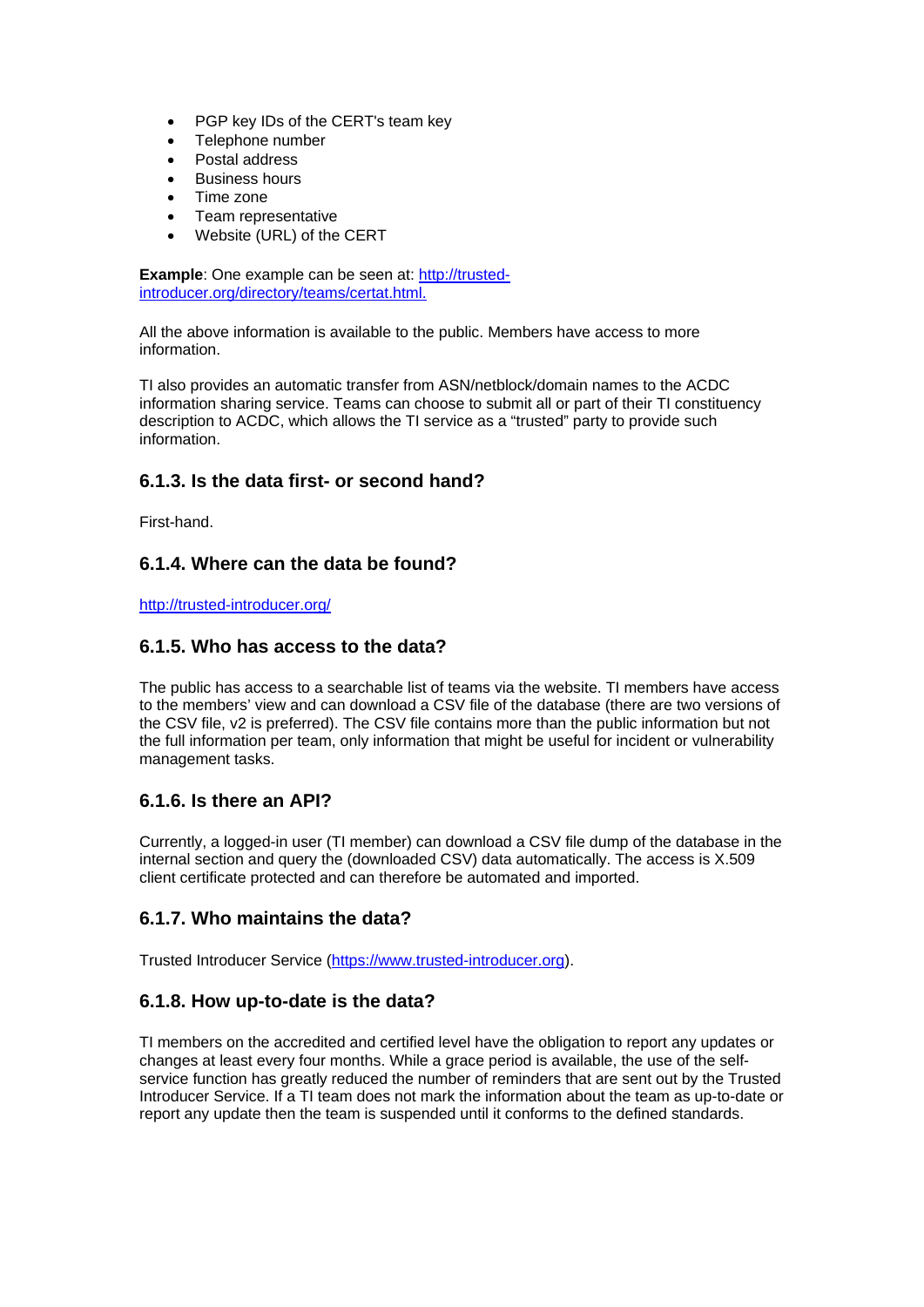#### **6.1.9. Known issues**

There have been issues with netblock information and domain names in the past. As strong import filters are now enforced, three fields (ASN, netblock and domain) are clean, while a free-text field still allows arbitrary texts to describe the constituency if necessary.

### <span id="page-6-0"></span>**6.2. FIRST Database**

#### **6.2.1. Overview**

The Forum for Incident Response and Security Teams (FIRST [https://www.first.org/\)](https://www.first.org/) is one of the world's oldest IT security forums (formed in 1990). As such, FIRST maintains an extensive list of IT Security teams (FIRST's members) around the world.

#### **6.2.2. Data in the dataset**

The data in the FIRST directory contains, amongst other fields, the following information:

- Team info
	- o Short team name
	- o Team representative
	- o Membership type
	- o Date of establishment
	- o Website (URL)
- **Constituency** 
	- o Type of constituency
	- o ASNs
	- o Internet domain addresses
	- o Country of constituency
- Team contact information
	- o Telephone number
	- o Email address
	- o Postal address
	- o Time zone
- Business hours
	- o Business hours
	- o Reachability outside of business hours
- **Services** 
	- o Textual description: reactive, proactive, etc.
- **Cryptography** 
	- o PGP key ID
	- o PGP fingerprint
	- o The full team PGP key (ASCII armoured)
- Team members
	- o A list of names of team members

**Example**: one example can be seen at [https://www.first.org/members/teams/cert-at.](https://www.first.org/members/teams/cert-at)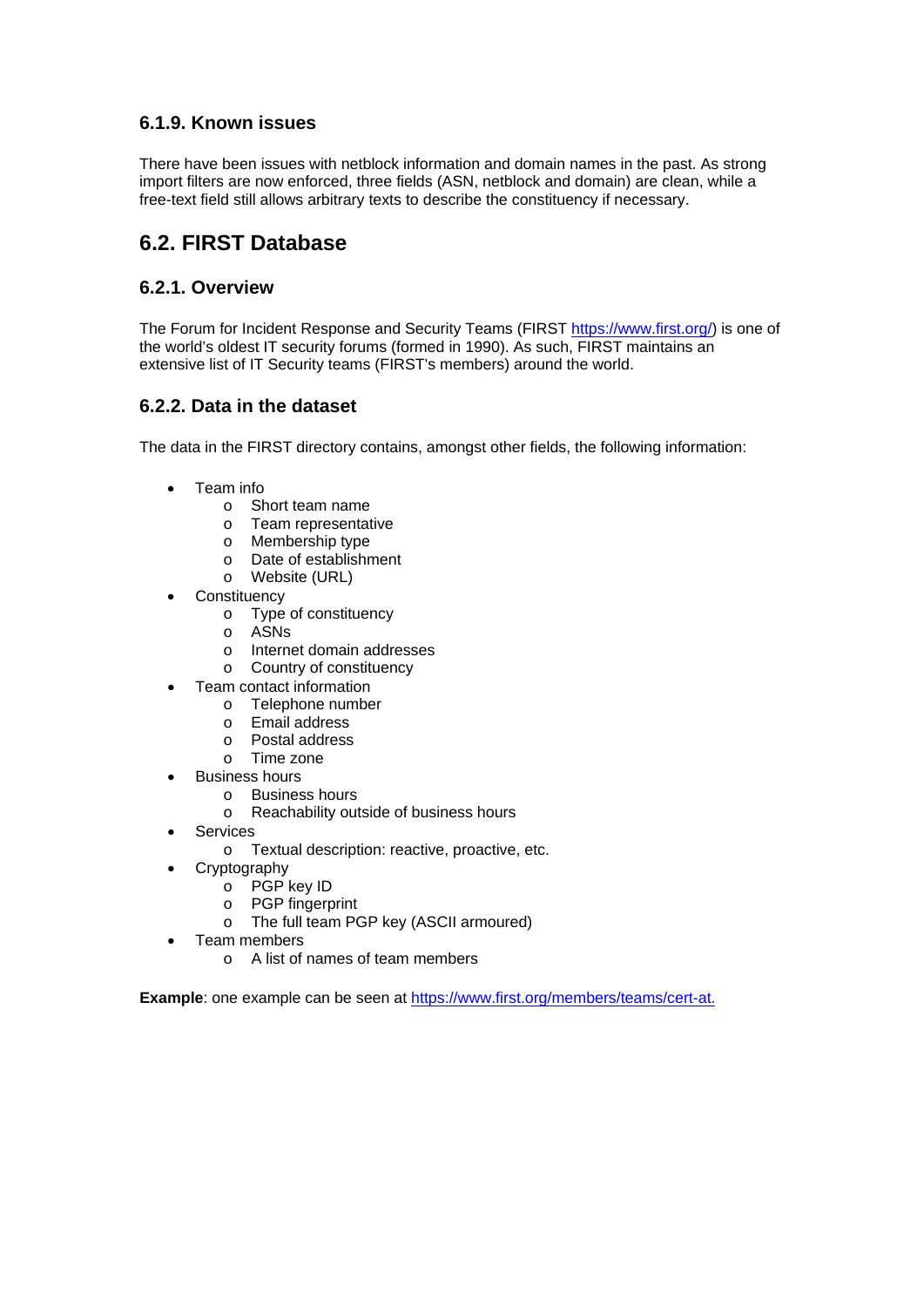#### **6.2.3. Is the data first- or second-hand?**

First-hand.

#### **6.2.4. Where can the data be found?**

The data is available via: [http://www.first.org](http://www.first.org/) -> members.

#### **6.2.5. Who has access to the data?**

The data is publicly accessible.

#### **6.2.6. Is there an API?**

At the time of writing, there is an experimental API inspired by the RIPEstat API.

The API is documented at [http://api.first.org/.](http://api.first.org/)

#### **Example:**

Query:

wget "https://api.first.org/data/v1/teams.json?country=AT"

Output:

```
{
     "status": "OK",
    "status code": 200,
     "version": "1.0",
     "total": 3,
     "last-modified": "Thu, 31 Dec 2015 17:07:24 +0000",
     "data": [
\left\{\begin{array}{c} \end{array}\right\} "id": "aconet-cert",
              "team": "ACOnet-CERT",
              "team-full": "ACOnet-CERT",
              "host": "Vienna University",
              "establishment": "2003-01-01",
              "address": "ACOnet-CERT\r\nVienna University Computer 
Center\r\nUniversitaetsstrasse 7\r\nA-1010 Vienna",
              "country": "AT",
              "website": [
                   "http://cert.aco.net/"
              ],
              "email": "cert@aco.net",
              "phone": [
                   "+43-1-4277-14045",
                   "+43-1-4277-9140 (fax)",
                   "+43-1-4277-9140"
              ],
              "fax": "+43-1-4277-9140",
              "timezone": "UTC+0100",
              "timezone-dst": "UTC+0200",
              "operating-hours": "Mon - Fri 9:00 - 17:00",
              "constituency": "Research & education",
```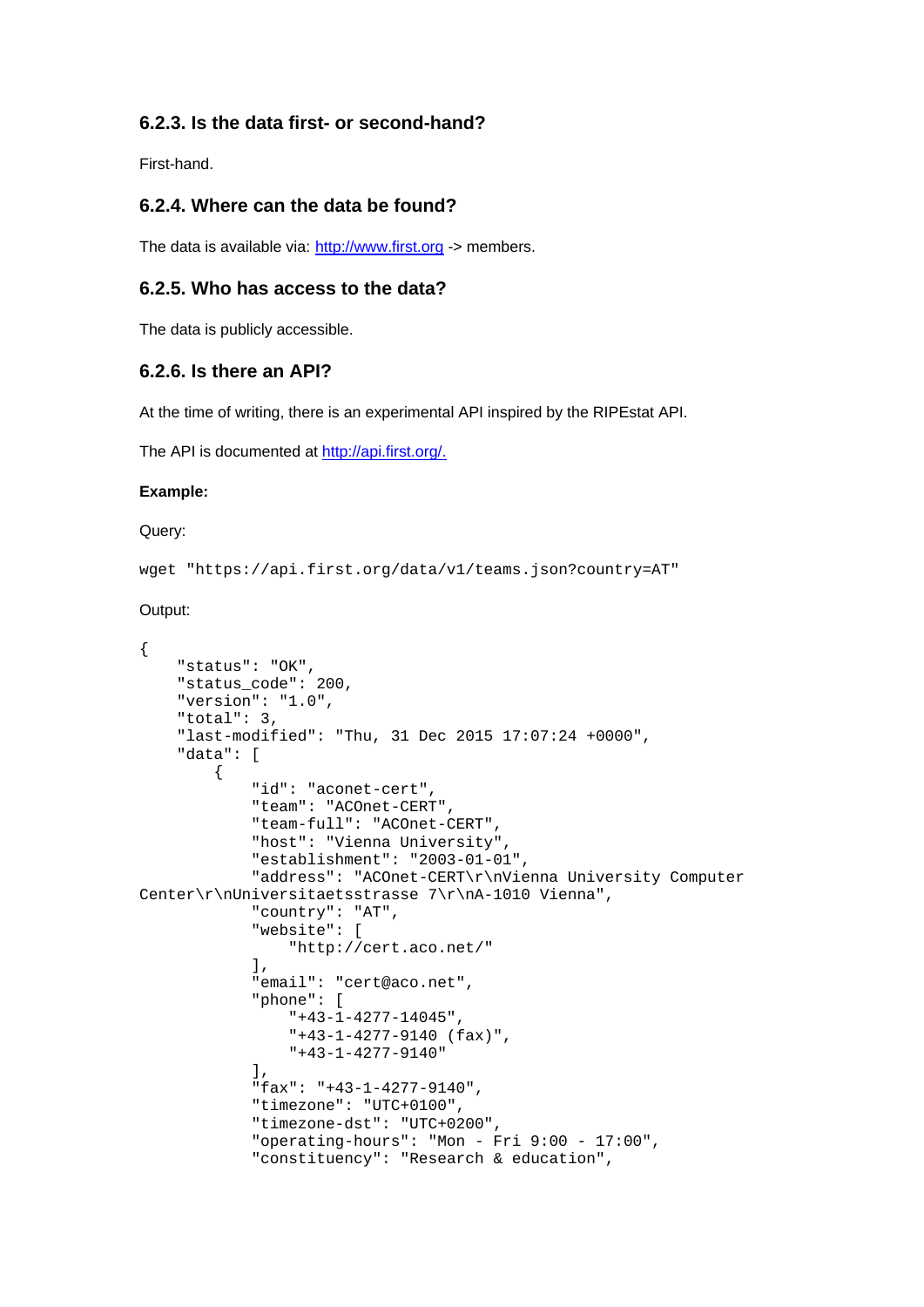```
 "constituency-description": "Customers of ACOnet, 
Austrian Academic Computer Network",
             "last-modified": "2015-12-31T17:07:24+00:00"
         },
         ...
     ]
}
```
#### **6.2.7. Who maintains the data?**

FIRST.org Inc. maintains the database.

#### **6.2.8. How up-to-date is the data?**

FIRST members can update their data via a web form.

#### **6.2.9. Known issues**

The First directory is often lacking ASNs and netblocks for FIRST team members.

### <span id="page-8-0"></span>**6.3. CERT/CC's National CSIRT Database**

#### **6.3.1. Overview**

CERT/CC hosts a yearly national CSIRT meeting: [https://www.cert.org/incident](https://www.cert.org/incident-management/national-csirts/meeting/)[management/national-csirts/meeting/.](https://www.cert.org/incident-management/national-csirts/meeting/) As part of these meetings, CERT/CC also maintains a fairly accurate list of national CSIRTs: [https://www.cert.org/incident-management/national](https://www.cert.org/incident-management/national-csirts/national-csirts.cfm)[csirts/national-csirts.cfm.](https://www.cert.org/incident-management/national-csirts/national-csirts.cfm)

A CSIRT with National Responsibility (or "National CSIRT") is a CSIRT that has been designated by a country or economy to have specific responsibilities in cyber protection for the country or economy. A National CSIRT can be inside or outside of government, but must be specifically recognised by the government as having responsibility in the country or economy.

#### **6.3.2. Data in the dataset**

- Organisation (i.e. the CSIRT)
	- o Team name
	- o Team short name
	- o Country
	- o Telephone hotline
	- o Email address
	- o Website
- Organisational Units
- Groups
- Personal data on CSIRT team members
- **Cryptography** 
	- o S/Mime or PGP or Kerberos information
	- o PGP key id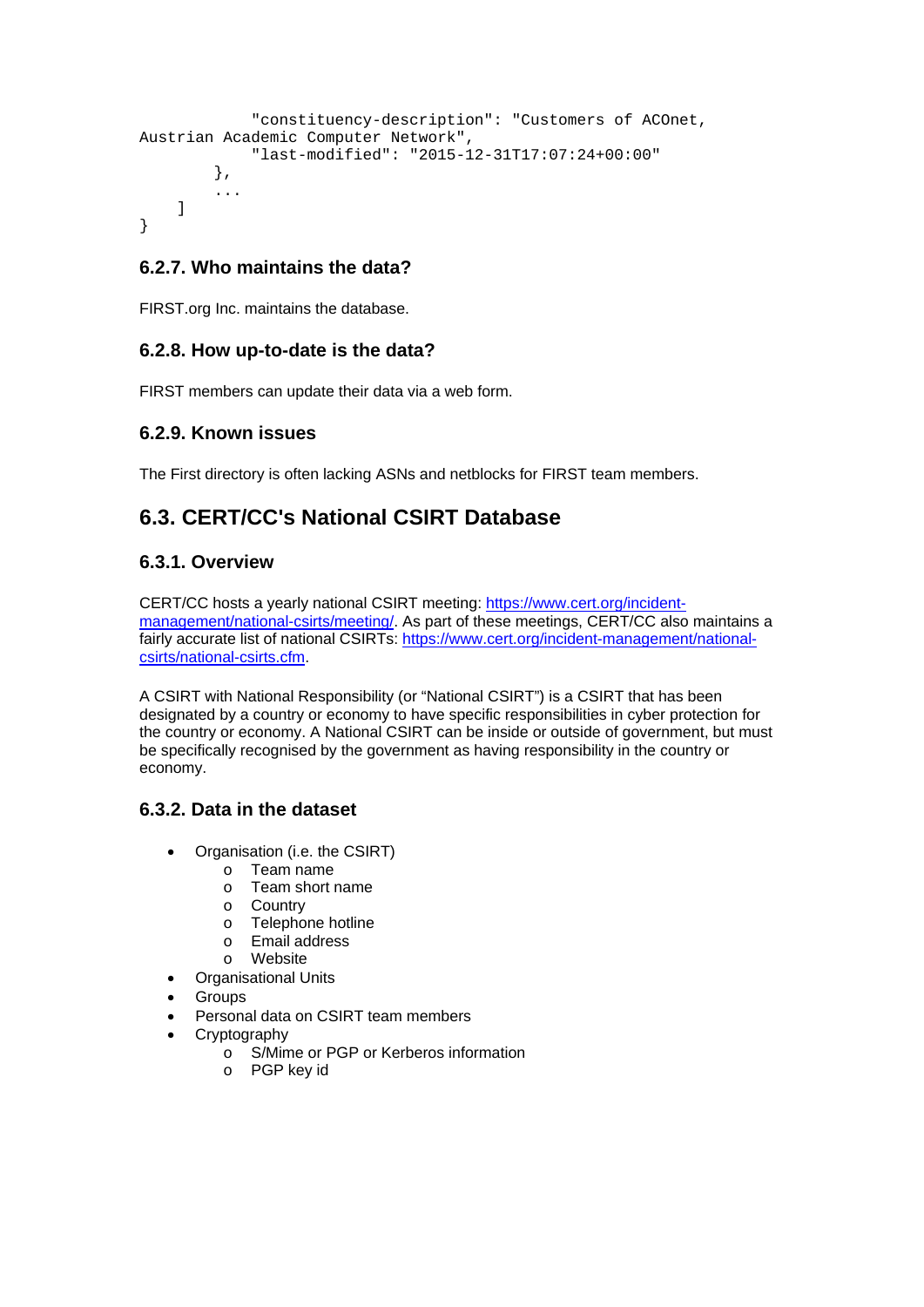**Example** (from the publicly visible website):

| <b>Field</b>    | Value                                                |
|-----------------|------------------------------------------------------|
| Country         | Austria                                              |
| Team short name | I CERT.at                                            |
| Team name       | National Computer Emergency Response Team of Austria |
| Website         | http://www.cert.at                                   |

#### **6.3.3. Is the data first- or second-hand?**

First-hand.

#### **6.3.4. Where can the data be found?**

The data is accessible via: <https://nationalcsirts.cert.org/> and [https://www.cert.org/incident](https://www.cert.org/incident-management/national-csirts/national-csirts.cfm)[management/national-csirts/national-csirts.cfm.](https://www.cert.org/incident-management/national-csirts/national-csirts.cfm)

#### **6.3.5. Who has access to the data?**

Some of the data is publicly available at: [https://www.cert.org/incident-management/national](https://www.cert.org/incident-management/national-csirts/national-csirts.cfm)[csirts/national-csirts.cfm.](https://www.cert.org/incident-management/national-csirts/national-csirts.cfm)

#### **6.3.6. Is there an API?**

The list of national CSIRTs is publicly available on [http://www.cert.org/incident](http://www.cert.org/incident-management/national-csirts/national-csirts.cfm)[management/national-csirts/national-csirts.cfm.](http://www.cert.org/incident-management/national-csirts/national-csirts.cfm) The data is in JSON format.

#### **6.3.7. Who maintains the data?**

The CERT Coordination Center Software Engineering Institute at Carnegie Mellon University [\(http://cert.org/about/\)](http://cert.org/about/) maintains the data.

#### **6.3.8. How up-to-date is the data?**

The data is updated at least annually via information gathered at the annual meeting. It is also updated on an ongoing basis as the organisation becomes aware of new national CSIRTs. Teams are encouraged to update their contact info via email or web form at: [https://www.cert.org/incident-management/contact.cfm.](https://www.cert.org/incident-management/contact.cfm)

#### **6.3.9. Known issues**

Depends on Javascript.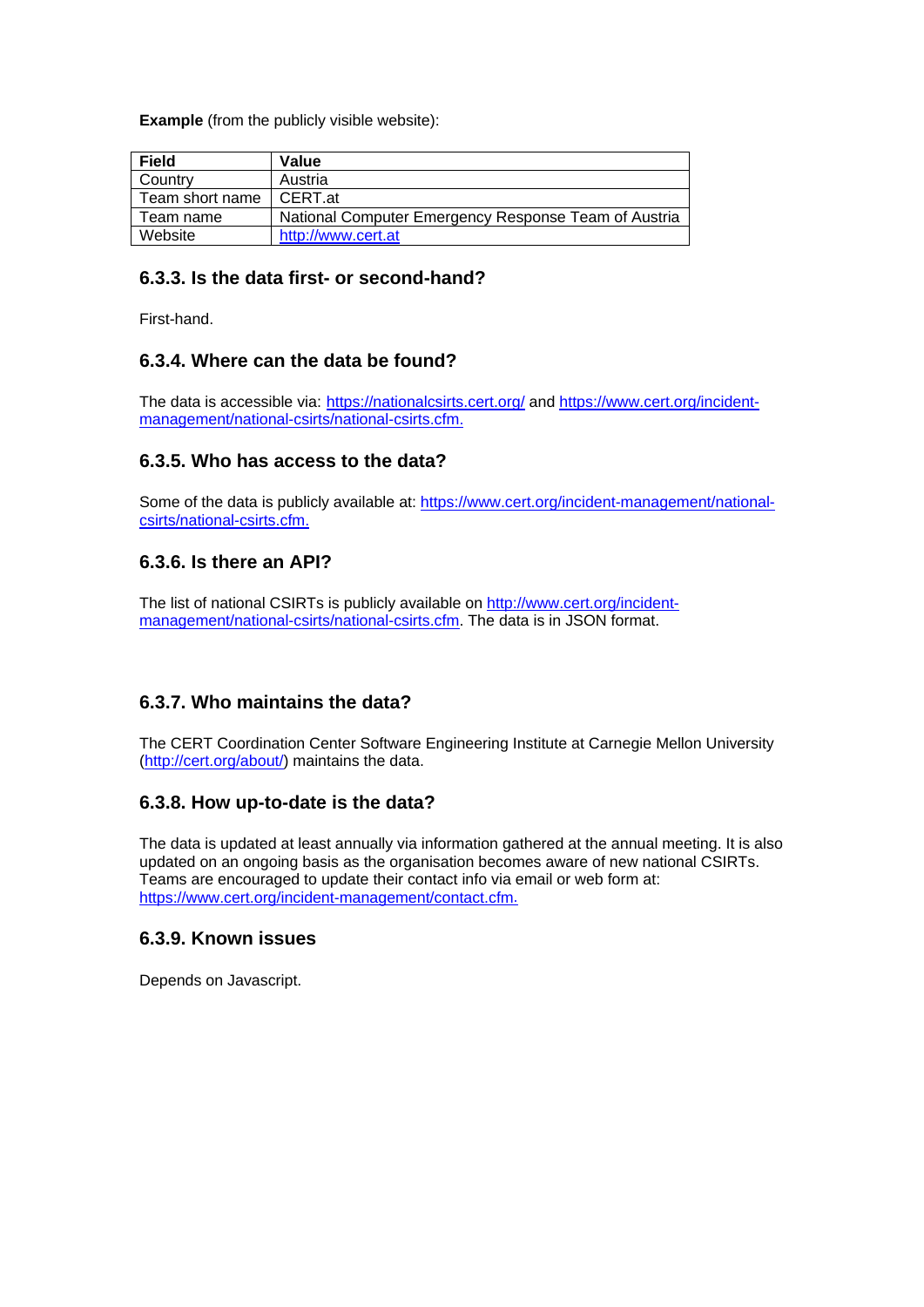### <span id="page-10-0"></span>**6.4. ENISA's CERT Inventory**

#### **6.4.1. Overview**

ENISA maintains a meta-directory of CERTs in Europe on their website. The list comes from TI as well as FIRST. Additionally, there are a handful of entries that are manually maintained (they are neither in the TI nor in the FIRST database).

#### **6.4.2. Data in the dataset**

- CERT Name
- CERT Country
- Constituency national, governmental etc.
- Established date
- Team website (for contact)
- TI/FIRST Status
- Mandate

#### **Example**:

| Value              |  |  |
|--------------------|--|--|
| Austria            |  |  |
| CERT.at            |  |  |
| National           |  |  |
| 01/01/2008         |  |  |
| http://www.cert.at |  |  |
| Accredited         |  |  |
| Member             |  |  |
| Official           |  |  |
|                    |  |  |

#### **6.4.3. Is the data first- or second-hand?**

Second-hand: The data is a combination of other datasets.

#### **6.4.4. Where can the data be found?**

The data is accessible via: <https://www.enisa.europa.eu/activities/cert/background/inv> (needs Javascript).

In addition, there is a PDF version at: [https://www.enisa.europa.eu/activities/cert/background/inv/files/inventory-of-cert-activities-in](https://www.enisa.europa.eu/activities/cert/background/inv/files/inventory-of-cert-activities-in-europe)[europe.](https://www.enisa.europa.eu/activities/cert/background/inv/files/inventory-of-cert-activities-in-europe)

The PDF version also contains a practical change history at the end of the document.

#### **6.4.5. Who has access to the data?**

The data is publicly accessible.

#### **6.4.6. Is there an API?**

There is no API.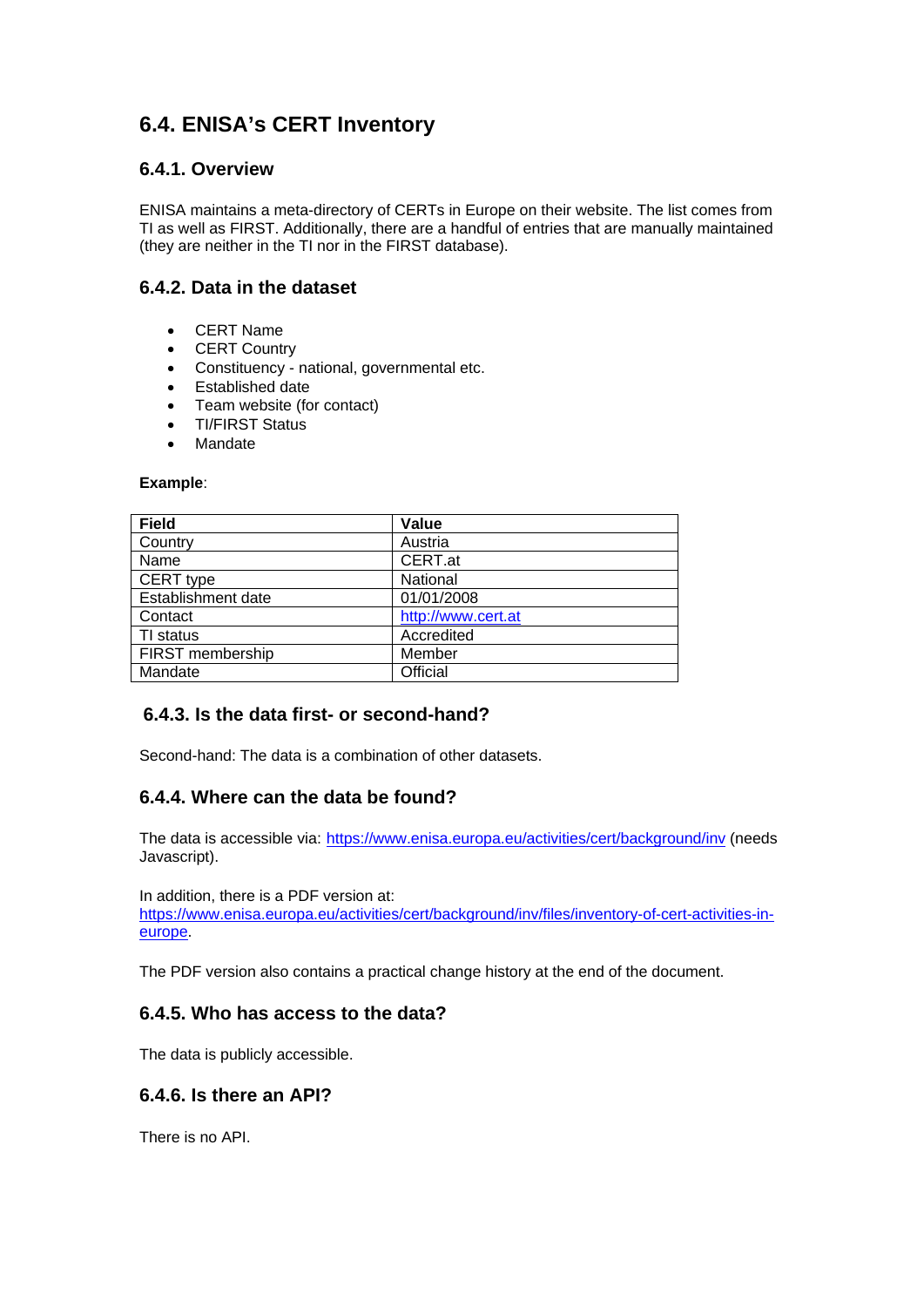#### **6.4.7. Who maintains the data?**

ENISA maintains the data.

#### **6.4.8. How up-to-date is the data?**

ENISA updates the list twice a year.

#### **6.4.9. Are there any known issues?**

- The data gets manually updated
- It is dependent on Javascript (except for the PDF)
- There is no abuse contact or IP block/ASN information

### <span id="page-11-0"></span>**6.5. CERT.at's National CERT Database**

#### **6.5.1. Overview**

CERT.at created this national CERT database and offers an online lookup tool at: [https://contacts.cert.at](https://contacts.cert.at/) to the public.

#### **6.5.2. Data in the dataset**

This dataset is a combination of the CERT/CC's national CSIRT database and some manually maintained data (CERTs which are known to CERT.at).

#### **6.5.3. Is the data first- or second-hand?**

The data is second-hand.

#### **6.5.4. Where can the data be found?**

The data is accessible via: [https://contacts.cert.at/.](https://contacts.cert.at/)

#### **6.5.5. Who has access to the data?**

The data is publicly accessible.

#### **6.5.6. Is there an API?**

You can submit any text data (for example a log file) containing IP addresses (IPv4 and IPv6 are supported) in a form. Submission to this form can be either manually or via script (curl, wget, etc.). The result of the form submission will be the national CERT's email address for the specific IP address.

#### **Example**:

In your browser, enter the following: [https://contacts.cert.at/cgi-bin/abuse](https://contacts.cert.at/cgi-bin/abuse-nationalcert.pl?ip=140.78.1.1&bShowNationalCERT=on&sep=TAB)[nationalcert.pl?ip=140.78.1.1&bShowNationalCERT=on&sep=TAB](https://contacts.cert.at/cgi-bin/abuse-nationalcert.pl?ip=140.78.1.1&bShowNationalCERT=on&sep=TAB)

As an answer you will get:

140.78.1.1 AT CERT.at reports@cert.at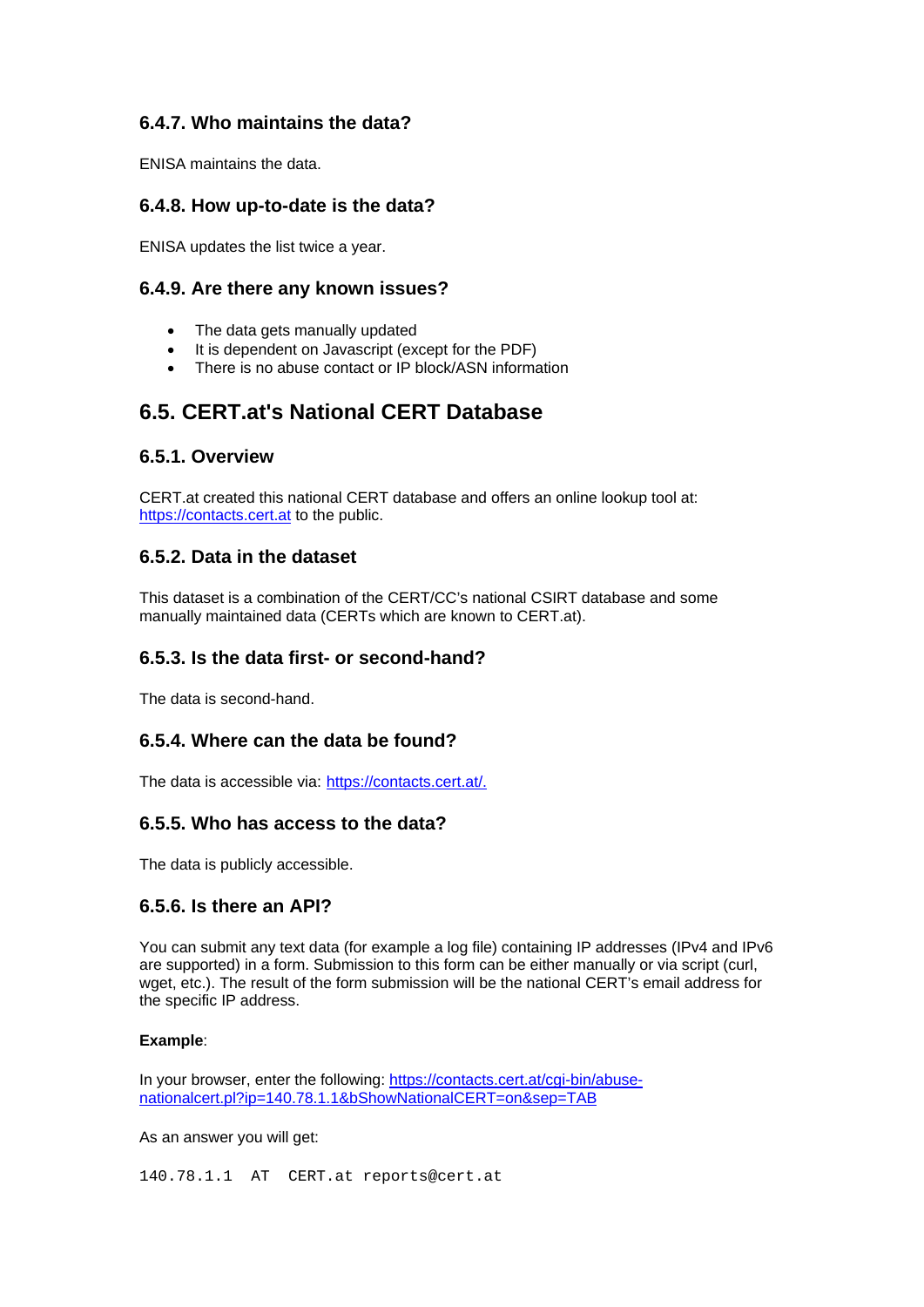#### **6.5.7. Who maintains the data?**

[CERT.at](http://cert.at/index_en.html) maintains the data.

#### **6.5.8. How up-to-date is the data?**

At the time of this writing, the data is updated manually.

#### **6.5.9. Are there any known issues?**

The database needs to be manually synchronised with CERT/CCs national CSIRT database.

### <span id="page-12-0"></span>**6.6. RIPE NCC Datasets**

#### **6.6.1. Overview**

The RIPE NCC keeps a comprehensive record of all Internet number resources registered within the RIPE NCC service region to ensure that each Resource Holder holds unique and legitimate Internet Protocol (IP) address space and Autonomous System Numbers (ASNs). The collective of this data is generally referred to as the "RIPE Registry". The RIPE Database provides access to the public data of the Registry. More information is available in the RIPE Document ["The RIPE Registry"](https://www.ripe.net/publications/docs/ripe-registry).

Following a proposal made by the RIPE community in June 2011, the RIPE Policy ["Abuse](https://www.ripe.net/publications/docs/abuse-contact-management)  [Contact Management in the RIPE Database"](https://www.ripe.net/publications/docs/abuse-contact-management) made it mandatory for every resource object (**inetnum**, **inet6num** and **aut-num**) to have a dedicated abuse contact via the organisation object. This contact is usually referred to as an "abuse-c" contact and it is the preferred way to report any form of abuse.

The **IRT** (incident response team) object was created with a similar idea in mind but its deployment, even though it has been around for years, is very low and so is it is not widely used. There are initiatives to deprecate this object type and replace its functionality by other means.

Apart from registration data, the RIPE NCC provides access to routing information. Routing data is collected by 13 BGP route reflectors called Routing Information Service (RIS) route collectors [\(https://www.ripe.net/ris/\)](https://www.ripe.net/ris/).

#### **6.6.2. Data in the dataset**

Registration data:

- RIPE Database (containing IP resource information and contact data)
- RIPE Routing Registry (containing routing policy information)
- Regional Internet Registry Statistics (RIRSTATS): Holds information about the date and the resource holder's location (on country level) for each allocated resource in the RIR's service region.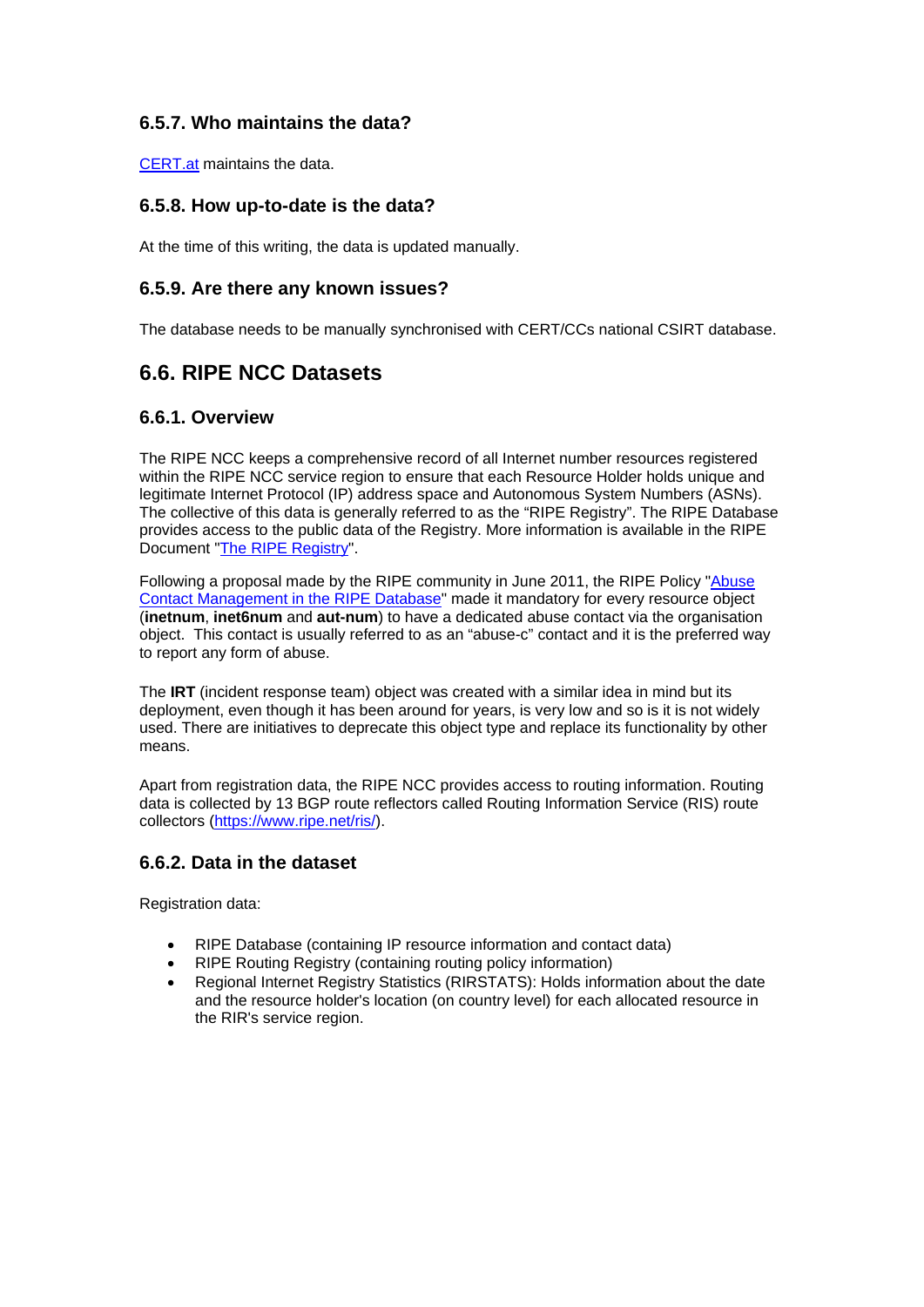#### **6.6.3. Is the data first- or second-hand?**

First-hand.

#### **6.6.4. Where can the data be found?**

The **RIPE Database** can be searched by using the web interface [\(https://apps.db.ripe.net/search/query.html\)](https://apps.db.ripe.net/search/query.html) or by directing your Whois client to whois.ripe.net. A full-text search is also available via: [https://apps.db.ripe.net/search/full-text.html.](https://apps.db.ripe.net/search/full-text.html)

FAQ:<https://www.ripe.net/manage-ips-and-asns/db/faq>

Documentation: [https://www.ripe.net/manage-ips-and-asns/db/support/documentation.](https://www.ripe.net/manage-ips-and-asns/db/support/documentation)

The RIPE Database is also accessible via RIPEstat as a widget and as a data call.

Widget API: [https://stat.ripe.net/widget/registry-browser.](https://stat.ripe.net/widget/registry-browser)

Data API: [https://stat.ripe.net/docs/data\\_api#RegistryBrowser.](https://stat.ripe.net/docs/data_api#RegistryBrowser)

Additionally, RIPEstat provides an API that is tailored towards retrieving abuse contacts. The Abuse-Contact-Finder is described in more detail at: [https://stat.ripe.net/docs/data\\_api#AbuseContactFinder.](https://stat.ripe.net/docs/data_api#AbuseContactFinder) As with most data calls on RIPEstat, there is a visual frontend (widget) at: [https://stat.ripe.net/special/abuse.](https://stat.ripe.net/special/abuse)

*Routing information* comes in different variations to accommodate multiple use-cases. See these examples to get an idea about the available data:

- [https://stat.ripe.net/docs/data\\_api#AnnouncedPrefixes](https://stat.ripe.net/docs/data_api#AnnouncedPrefixes) Lists what prefixes are/were announced from a given AS
- [https://stat.ripe.net/docs/data\\_api#LookingGlass](https://stat.ripe.net/docs/data_api#LookingGlass) Provides a direct view into the current status of live routing tables. The output is filtered on a given prefix/IP address
- [https://stat.ripe.net/docs/data\\_api#PrefixOverview](https://stat.ripe.net/docs/data_api#PrefixOverview) Simple returns if an IP address/prefix has been seen in the routing table. If it is announced, the network from which it is originated will be included in the result

More examples can be found under: [https://stat.ripe.net/docs/data\\_api.](https://stat.ripe.net/docs/data_api)

#### **6.6.5. Who has access to the data?**

The data is publicly accessible.

#### **6.6.6. Is there an API?**

RIPEstat provides interfaces to provide access to these datasets as mentioned in the paragraph on "Where can the data be found?". More details on the RIPEstat data API can be found under: [https://stat.ripe.net/docs/data\\_api.](https://stat.ripe.net/docs/data_api)

#### **6.6.7. Who maintains the data?**

RIPE NCC and RIPE NCC members.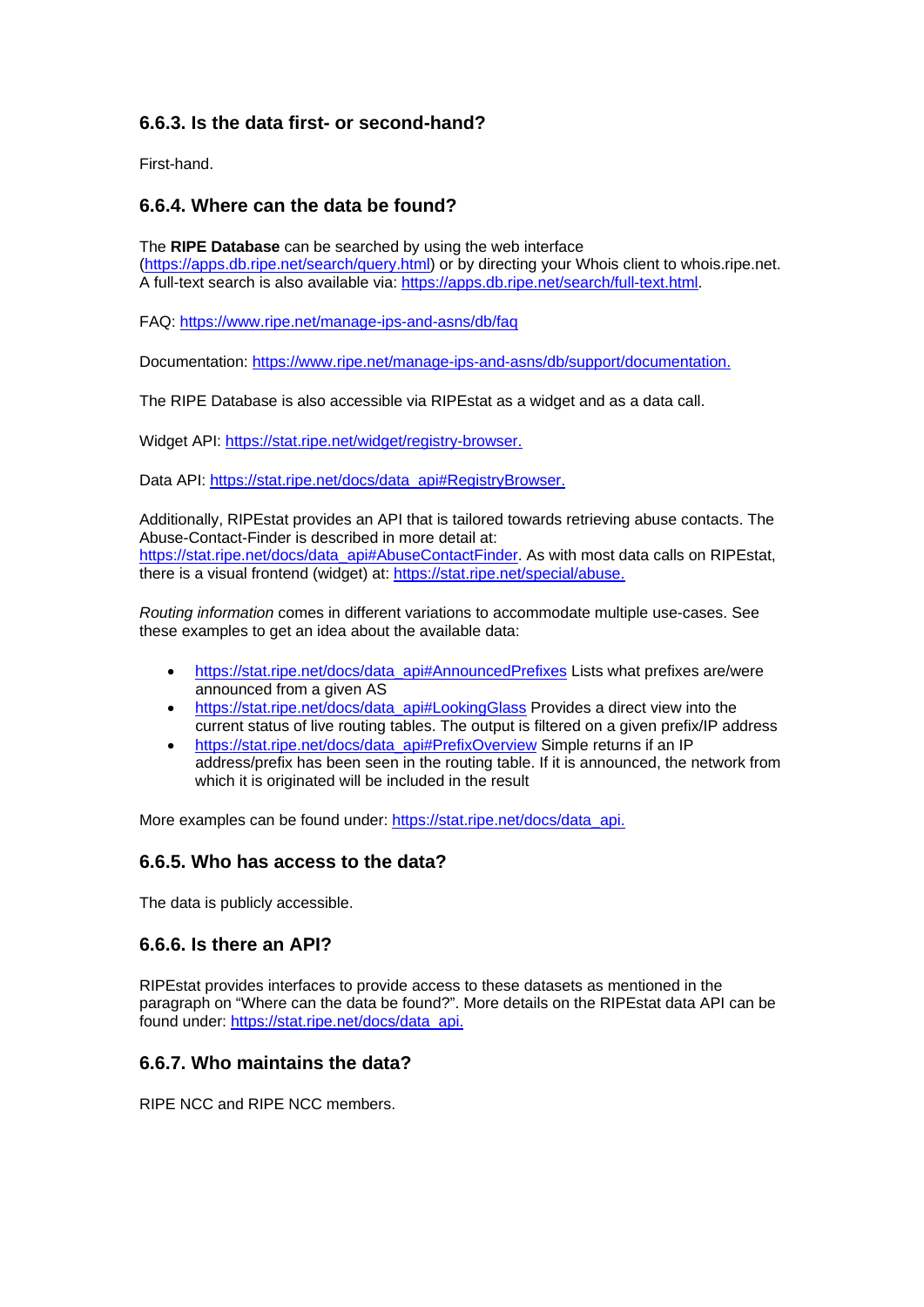#### **6.6.8. How up-to-date is the data?**

The RIPE NCC has the responsibility for keeping the Registry comprehensive, correct and up-to-date. To do this, the RIPE NCC relies on Resource Holders to supply data that pertains specifically to the Resource Holder, as documented in the RIPE NCC Standard Services Agreement [\[ripe-435\]](https://www.ripe.net/publications/docs/ripe-435) and/or the Independent Assignment Request and Maintenance Agreement [\[ripe-462\]](https://www.ripe.net/publications/docs/ripe-462).

#### **6.6.9. Are there any known issues?**

Abuse-c only applies to the RIPE NCC service region. Legacy IP space and provider independent IP space is not yet fully covered.

### <span id="page-14-0"></span>**6.7. OAS's List of CSIRTs**

#### **6.7.1. Overview**

The Organisation of American States (OAS.org) keeps a list of CERTs on their website.

#### **6.7.2. Data in the dataset**

- Short CERT name
- Official team name
- Team website (for contact)
- Email
- CERT country
- Exact location (GPS) probably based on the address (which is not displayed to the public)

#### **Example**:

| <b>Field</b>     | Value                                                                |  |  |  |
|------------------|----------------------------------------------------------------------|--|--|--|
| Short team       | <b>CERTuy</b>                                                        |  |  |  |
| name             |                                                                      |  |  |  |
| Host institution | Agencia de Gobierno electrónico y Sociedad de la Información y del   |  |  |  |
|                  | Conocimiento                                                         |  |  |  |
| Constituency     | Gobierno - Government                                                |  |  |  |
| Address          | Torre Ejecutiva Sur, Liniers 1324 Piso 3, Montevideo, Uruguay        |  |  |  |
| Telephone        | +598 2 901 29 29 Ext. 8567                                           |  |  |  |
| Website          | http://www.cert.uy                                                   |  |  |  |
| Email            | cert@cert.uy                                                         |  |  |  |
| Report           | http://www.cert.uy/inicio/incidentes/como_reportar/                  |  |  |  |
| incidents        |                                                                      |  |  |  |
| Public PGP Key   | http://www.cert.uy/wps/wcm/connect/7db498004f455c2087ca87f04da0fafa/ |  |  |  |
|                  | pgpcertuy.pub.txt?MOD=AJPERES&ContentCache=NONE                      |  |  |  |

#### **6.7.3. Is the data first- or second-hand?**

The data is second-hand.

#### **6.7.4. Where can the data be found?**

The data can be accessed via: [http://www.oas.org/cyber/.](http://www.oas.org/cyber/)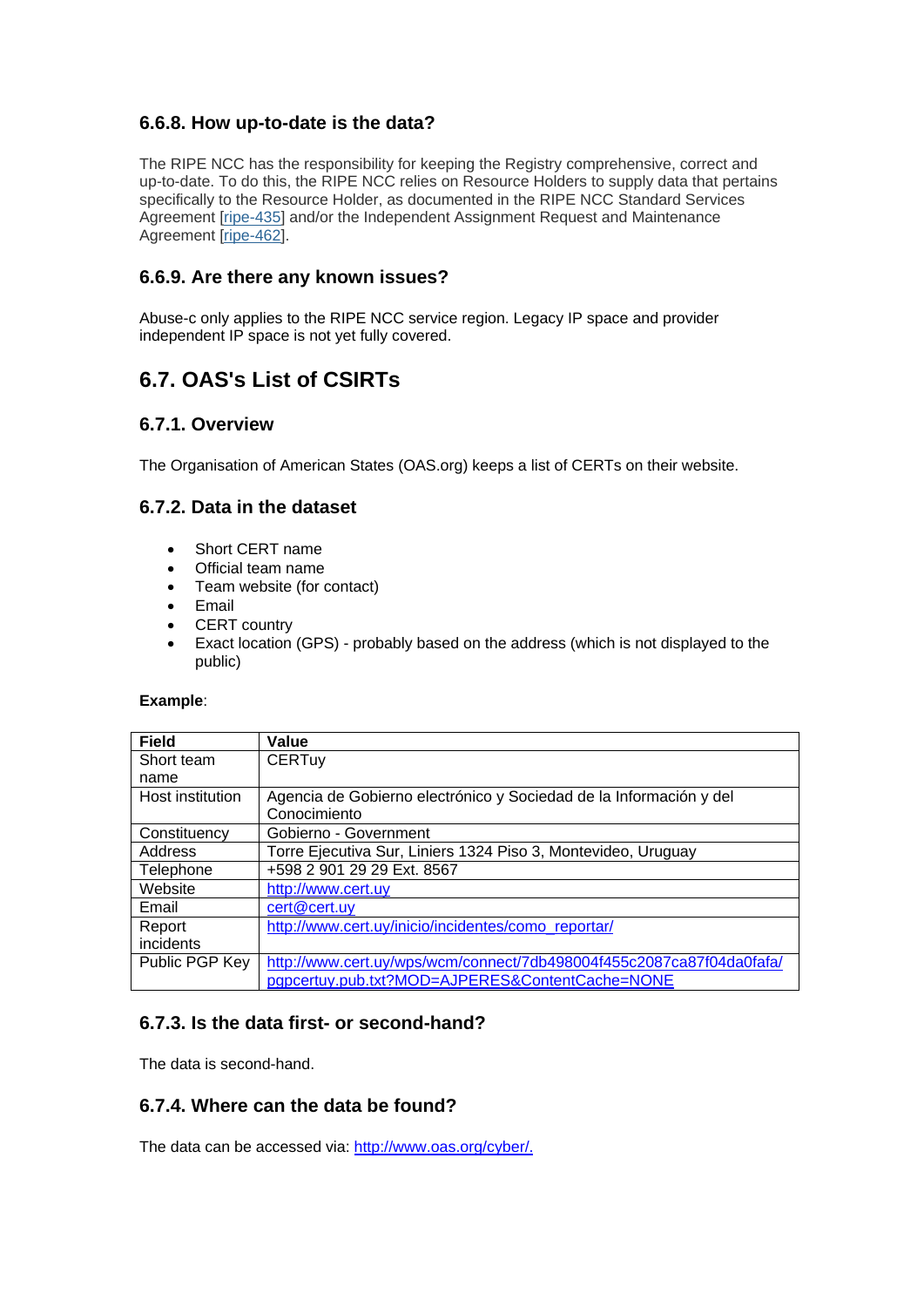The data can also be accessed via: [https://www.sites.oas.org/cyber/ES/Paginas/Directory/Default.aspx.](https://www.sites.oas.org/cyber/ES/Paginas/Directory/Default.aspx)

#### **6.7.5. Who has access to the data?**

The data is publicly accessible. There is also a private portal for governmental CERTs.

#### **6.7.6. Is there an API?**

No.

#### **6.7.7. Who maintains the data?**

Organization of American States Cyber Security Program: [http://www.oas.org/cyber/.](http://www.oas.org/cyber/)

#### **6.7.8. How up-to-date is the data?**

OAS receives updated from its Member States.

#### **6.7.9. Are there any known issues?**

Unknown.

## <span id="page-15-0"></span>**7. Supporting Datasets**

Often enough, there is a requirement to transform one network resource (e.g. an IP address) into a different network resource (e.g. a country code) in order to look up the abuse contact (e.g. the national CERT) for the IP address. This section describes these supporting additional databases.

### <span id="page-15-1"></span>**7.1. Country Code Lookups**

As discussed in the section "General remarks on abuse contact lookups", some incident reports should simply go to the national CERT. For this task, it is important to find the country code of an IP address or a domain.

In the case of IP addresses, there are a couple of databases that will be discussed below.

#### <span id="page-15-2"></span>**7.1.1. Maxmind**

[Maxmind](https://www.maxmind.com/) is one of the most well known databases for IP to country code mappings. There are a couple of versions of Maxmind with varying degrees of accuracy and costs:

- GeoIP City
- GeoIP Country
- GeoIP Lite
- GeoIP Legacy

We advise the reader to check the Maxmind webpage for current offerings. The full description on this service can be found at: [http://dev.maxmind.com/geoip/geoip2/geolite2/.](http://dev.maxmind.com/geoip/geoip2/geolite2/)

Using the GeoIP database in a wide variety of languages is very straightforward. In this document we give an example in Python (from [Readthedocs\)](http://geoip2.readthedocs.org/en/latest/).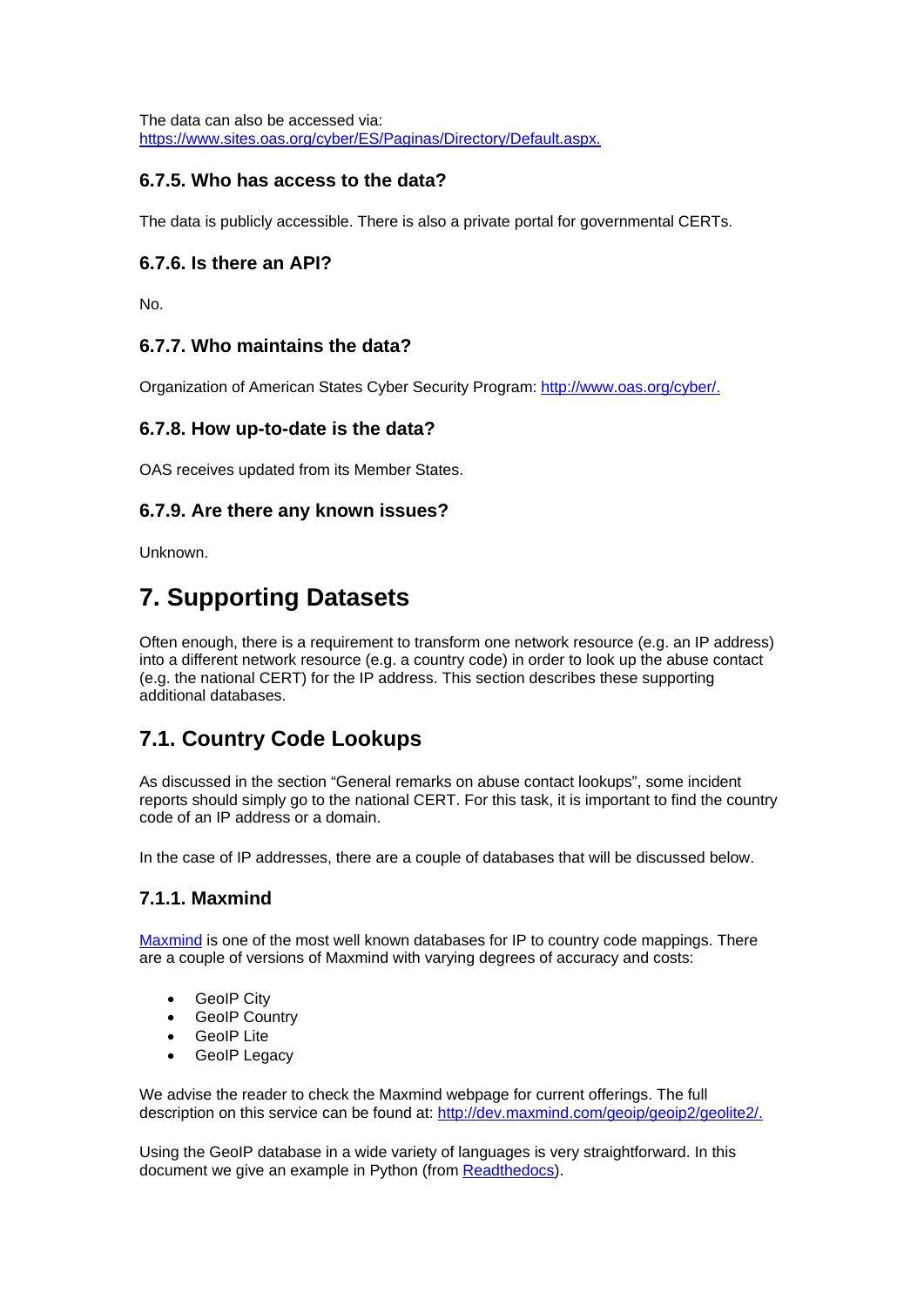```
>>> import geoip2.database
>>> reader = geoip2.database.Reader('/path/to/GeoLite2-City.mmdb')
>>> response = reader.city('140.78.1.1')
>>> response.country.iso_code
'AT'
```
For convenience RIPEstat provides a REST API to the MaxMind data set documented here: [https://stat.ripe.net/docs/data\\_api#Geoloc](https://stat.ripe.net/docs/data_api#Geoloc)

#### <span id="page-16-0"></span>**7.1.2. Team Cymru**

[Team Cyrmu](https://www.team-cymru.org/Services/ip-to-asn.html) provides an IP address to ASN mapping service via Whois [\(RFC3912\)](https://tools.ietf.org/html/rfc3912) as well as via netcat, http(s) or DNS based lookups. As part of this lookup mechanism, there are options to also get the country code of a given IP address. To the best of the authors' knowledge, the IP to country mapping is done via the RIR databases.

The full description on how to use this service can be found at: [https://www.team](https://www.team-cymru.org/Services/ip-to-asn.html)[cymru.org/Services/ip-to-asn.html.](https://www.team-cymru.org/Services/ip-to-asn.html)

#### **Example lookup:**

\$ whois -h whois.cymru.com " -c 140.78.1.1" AS | IP | CC | AS Name<br>1205 | 140.78.1.1 | AT | JKU-LIN: | AT | JKU-LINZ-AS University Linz, AT

or as a shell script:

#!/bin/bash

ip=\$1  $cmd=\$(cat <$ begin verbose  $-c$ \$ip end EOT)

echo "\$cmd" | nc whois.cymru.com 43

#### **Example output:**

<span id="page-16-1"></span>Bulk mode; whois.cymru.com [2016-01-12 19:30:14 +0000] Error: no ASN or IP match on line 3. 1205 | 140.78.1.1 | 140.78.0.0/16 | AT | ripe | | JKU-LINZ-AS University Linz,AT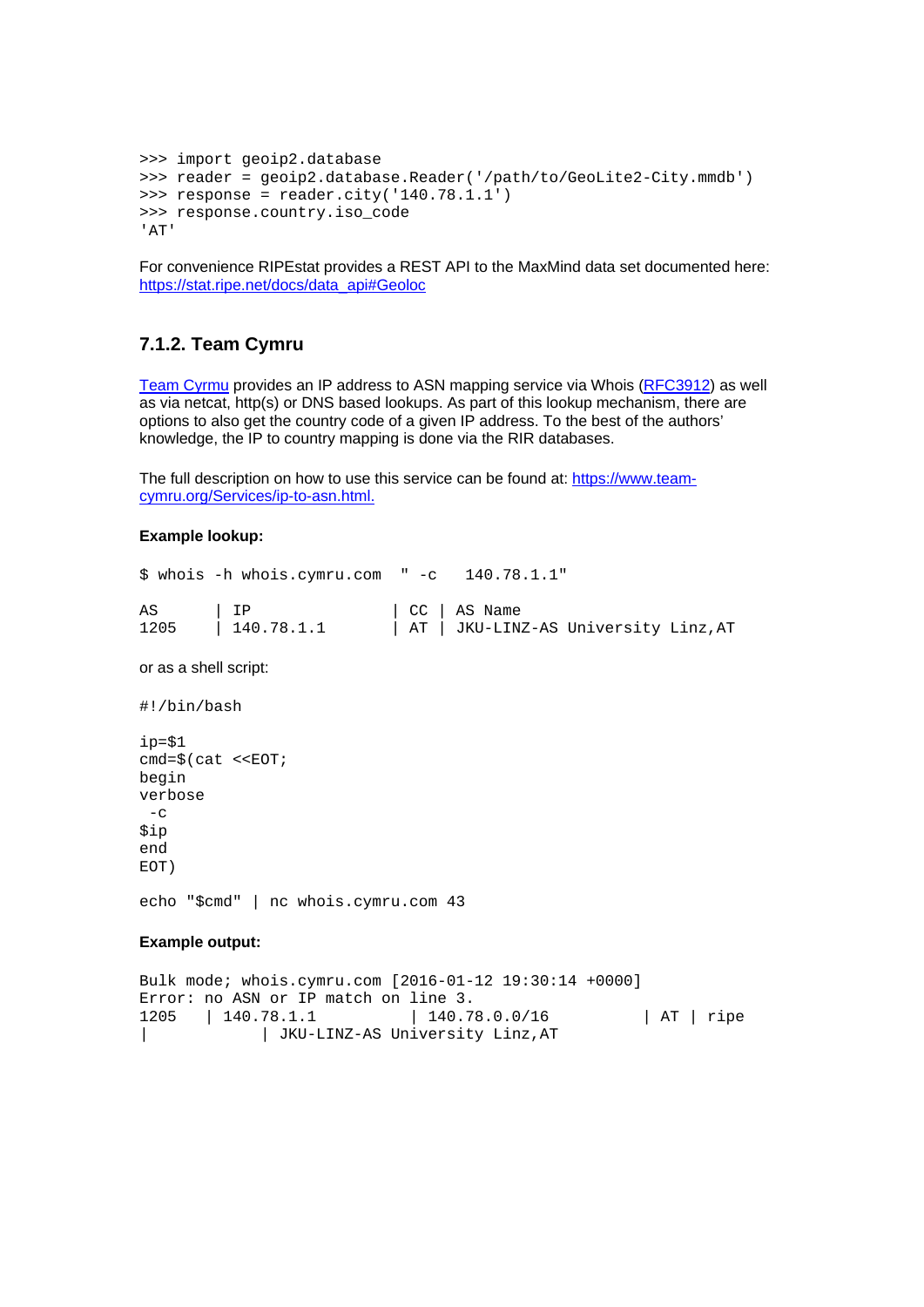### **7.2. IP2ASN Service**

#### <span id="page-17-0"></span>**7.2.1. Team Cyrmu**

As described above, Team Cymru also provides an IP2ASN service.

#### <span id="page-17-1"></span>**7.2.2. IP2ASN Lookup via BGP Routing Table**

If you have access to a BGP full feed, you can easily make your own IP2ASN lookup mechanism with Quagga [\(http://www.nongnu.org/quagga/\)](http://www.nongnu.org/quagga/).

Required components:

- Quagga routing daemon with a BGP full feed in read-only mode (i.e. make sure that it does not announce routes anywhere)
- A small script that will query Quagga and listen on port 43 (Whois). An example of such a script can be found at: <https://github.com/certtools/whois-quagga>
- This approach is the preferred approach since it builds on live BGP data

#### <span id="page-17-2"></span>**7.2.3. IP2ASN via Maxmind**

Maxmind also offers an IP2ASN database for offline lookups: <https://dev.maxmind.com/geoip/legacy/geolite/>

#### <span id="page-17-3"></span>**7.2.4. IP2ASN in Python**

The pyasn library in python is based on a fast ip2asn offline lookup mechanism. It takes its data from weekly snapshots of the Routeviews data: <https://github.com/hadiasghari/pyasn>

## <span id="page-17-4"></span>**8. Conclusion**

This document lists a number of known datasets that contain abuse contacts and point to computer emergency response teams (CERTs). This is probably not a complete list. If you are aware of additional useful data sources, please contact the authors. As a next step, some of the organisations listed above are working on a common user interface (API) that allows abuse reporters to access these databases more easily and will allow users to find the correct contact information more quickly.

In the future we would like to work with the other RIRs to see if they're implementing similar concepts (such as abuse-c) and determine how we can possibly include that in the next version of this document.